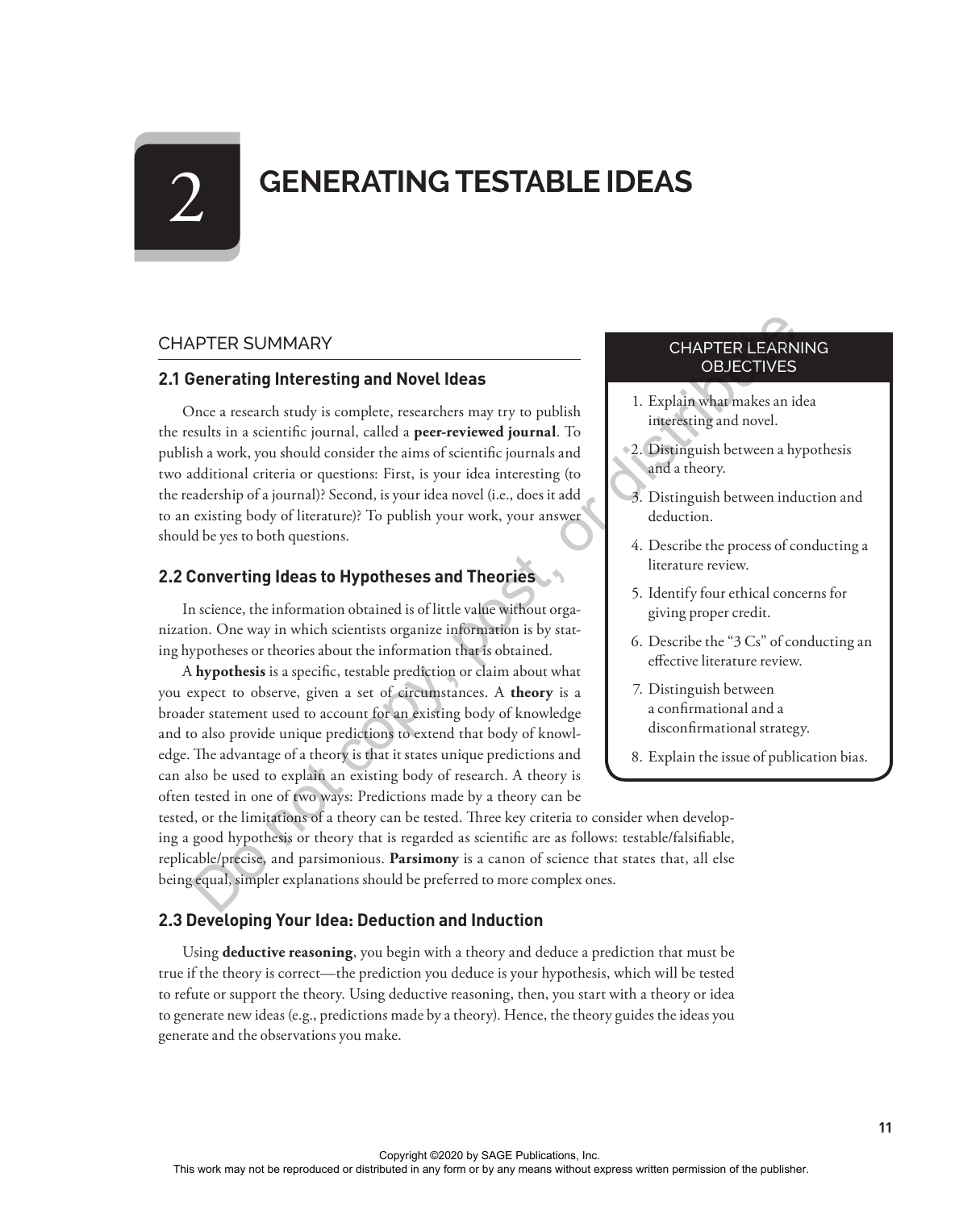#### 12 Section I · Scientific Inquiry

Using **inductive reasoning**, you make a casual observation or collect and measure data. You then generate an idea or hypothesis to explain what you observed or measured. The idea you generate to explain the observation is your hypothesis. Using inductive reasoning, then, you start with an observation to generate new ideas; that is, you generalize beyond the limited observations you made. Hence, the data or observations guide the ideas you generate and the observations you make.

#### **2.4 Performing a Literature Review**

To develop an idea, you perform a **literature review**. The *literature* is the general body of published scientific knowledge. The *review* is the search you perform of this general body of knowledge. To get started with a literature review, first identify a research topic that interests you. To get organized, keep track of your sources and determine if each source is a **secondary source** (a source describing research or ideas that are not necessarily the author's own) or a **primary source** (a source from the original author of a work). To search the literature, use online databases that allow you to search for, save, and print thousands of primary and secondary sources in all topic areas in the behavioral sciences. Popular databases include PsycINFO, PsycARTICLES, PubMed, ERIC, and JSTOR. published scientific knowledge. The *review* is the scarch you perform of this general body<br>
knowledge. To get started with a literature review, first identify a research optic that figures<br>
you. To get organized, keep tr

#### **2.5 Ethics in Focus: Giving Proper Credit**

Four ways to avoid ethical problems are to (1) always double-check your sources for accuracy, (2) obtain the primary source of an article you cite, (3) avoid "abstracting," and (4) be aware of **citation bias**. Citation bias is when an author or authors cite only evidence that supports their view and fail to cite conflicting evidence.

#### **2.6 The "3 Cs" of an Effective Literature Review**

The "3 Cs" of an effective literature review are to be comprehensive, critical, and clever. To be *comprehensive*, search for research articles by journal, search multiple databases, and search an article in the following order: title, abstract, introduction and discussion, methods and results, and references. To be *critical*, ask questions as you read an article, know your sources, and remain objective. To be *clever*, identify flaws or inaccuracies in an article, identify contradictions across many studies, identify anomalies within a study, consider subtle changes to a study that can be impactful, and think beyond the research.

## **2.7 Testing Your Idea: Confirmation and Disconfirmation**

A **confirmational strategy** is a method of testing a theory or hypothesis in which a positive result confirms the predictions made by that theory or hypothesis. A *positive result* occurs when an effect or difference is observed. A confirmational strategy uses a logic statement called *affirming the consequent*, which can be false logic. For this reason, researchers also use a disconfirmational strategy.

A **disconfirmational strategy** is a method of testing a theory or hypothesis in which a positive result disconfirms the predictions made by that theory or hypothesis. Using this strategy, you test an outcome that is not predicted or anticipated by the theory or hypothesis being tested. One benefit of using the disconfirmational strategy is that researchers can refute a theory or hypothesis with a positive result.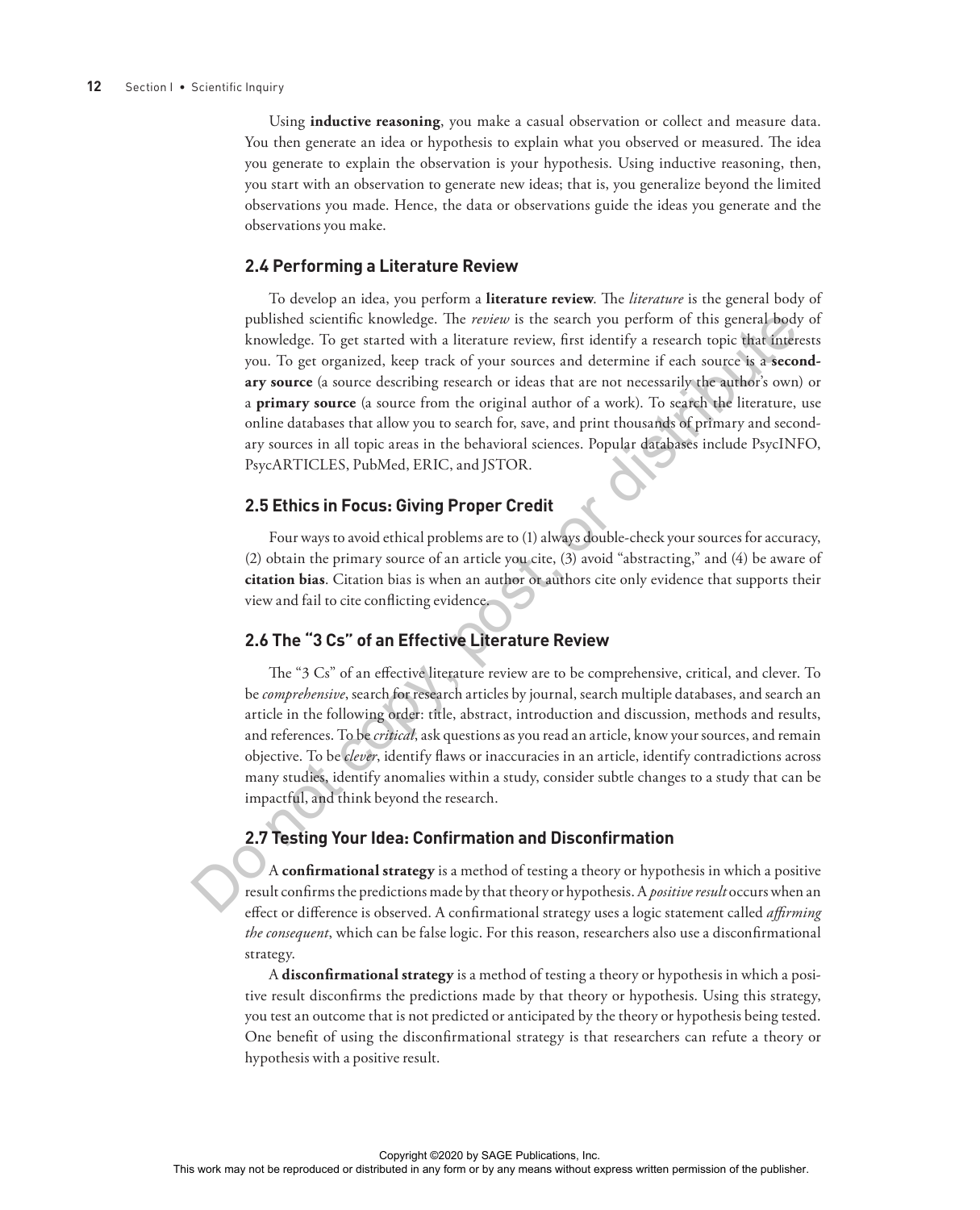#### **2.8 Ethics in Focus: Publication Bias**

**Publication bias** is the tendency for editors of peer-reviewed scientific journals to preferentially accept articles that show positive results and reject those that show only negative results. Because editors and peer reviewers often decide to reject a manuscript on the basis of its failure to show positive results, many researchers do not even try to publish negative findings and instead choose to file them away, which is called the **file drawer problem**. Although the positive results reported in the peer-reviewed literature can certainly be trusted, also take caution in knowing that many negative results may not be included in your search.

## CHAPTER SUMMARY ORGANIZED BY LEARNING OBJECTIVE

#### **LO 1: Explain what makes an idea interesting and novel.**

 An interesting idea is any idea that appeals to the readership of **peer-reviewed journals**. A novel idea is one that is original or new.

#### **LO 2: Distinguish between a hypothesis and a theory.**

- A **hypothesis** is a specific, testable claim or prediction about what you expect to observe given a set of circumstances. A **theory** is a broader statement used to account for an existing body of knowledge and also provide unique predictions to extend that body of knowledge. **EXERIMING ORGANIZED BY LEARNING OBJECTIVE**<br> **EXPlain what makes an idea interesting and novel.**<br>
An interesting idea is any idea that appeals to the readership of peer-reviewed journals.<br>
A novel idea is one that is origi
- Three key criteria to consider when developing a good hypothesis or theory that is regarded as scientific are as follows: testable/falsifiable, replicable/precise, and parsimonious.

## **LO 3: Distinguish between induction and deduction.**

- **Deductive reasoning** is a "top-down" type of reasoning in which a claim (hypothesis or theory) is used to generate ideas or predictions and make observations.
- **Inductive reasoning** is a "bottom-up" type of reasoning in which a limited number of observations or measurements (i.e., data) are used to generate ideas and make observations.

#### **LO 4: Describe the process of conducting a literature review.**

- Getting started: Find a research topic that interests you because it will make the scientific process more worthwhile.
- Getting organized: Review **secondary sources** to identify primary sources that are most relevant to your research topic. Then follow up and read the **primary sources** to check what is reported in those sources.
- Getting searching: Use online databases, such as PsycINFO, PsycARTICLES, PubMed, ERIC, and JSTOR. Each online database allows you to use keyword searches to review thousands of articles and books.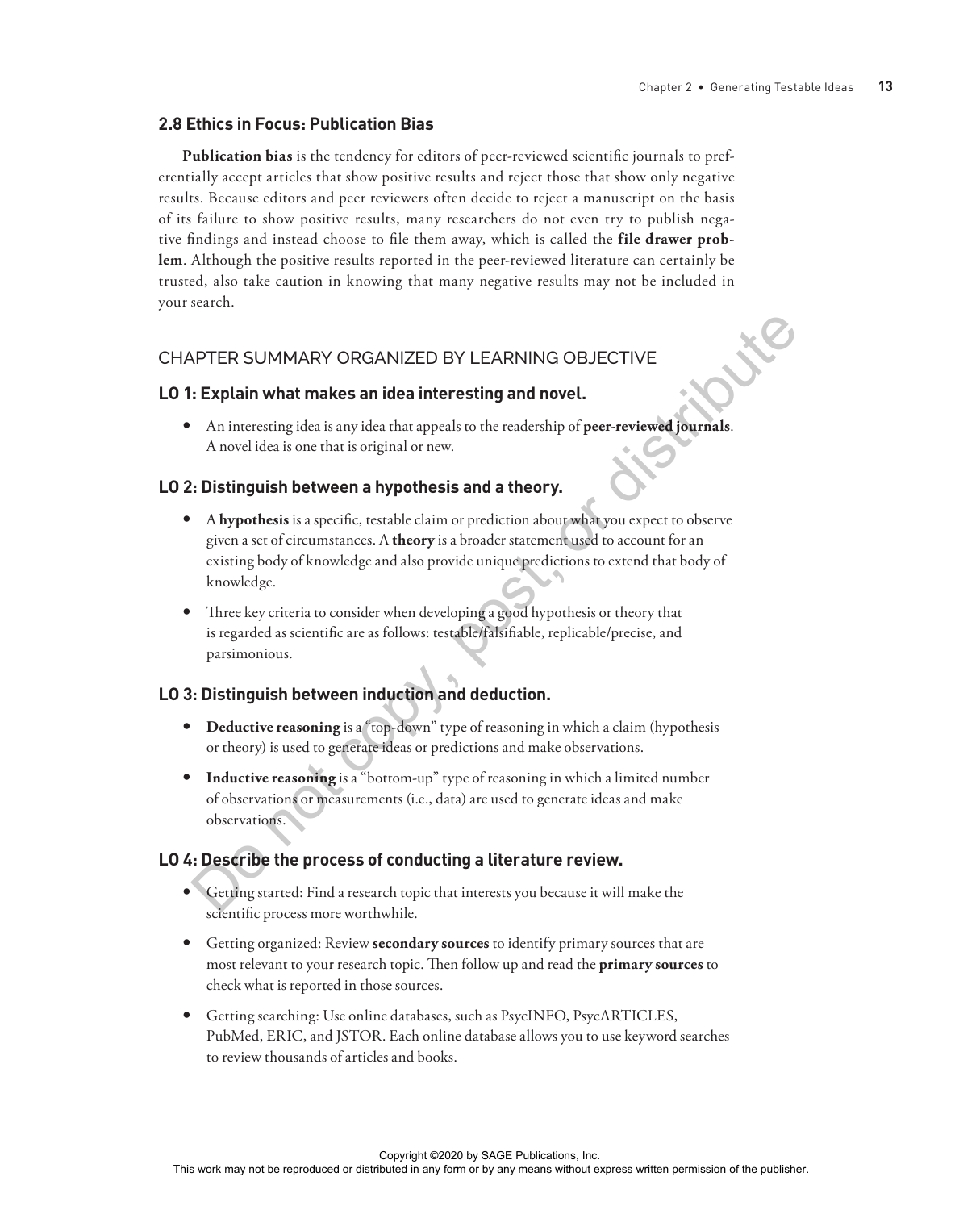## **LO 5: Identify four ethical concerns for giving proper credit.**

- These concerns are as follows: incorrectly citing reference articles, failing to obtain or give proper credit to a primary source, citing a source after only reading the abstract for that source, and citation bias.
- **Citation bias** occurs when you cite only evidence that supports your view without also citing existing evidence that refutes your view.

## **LO 6: Describe the "3 Cs" of conducting an effective literature review.**

- Be comprehensive. Journals specialize, so search a journal name if you know it contains articles that interest you. Read sections of research articles in the following order: title, abstract, introduction and discussion, methods and results, and references. Also, be aware that one study rarely is sufficient to answer a research question or prove a hypothesis, so you should not base your entire literature review on a single article or viewpoint. Be comprehensive. Journals specialize, so search a journal name if you know it gottains<br>
articles that interest you. Read sections of research articles in the following order<br>
itele, abstract, introduction and discussion,
	- Be critical. Ask questions as you read, know the types of sources you are using, and remain as objective as possible.
	- Be clever. Some clever strategies are to identify flaws, identify contradictions, identify anomalies, consider subtleties, and think beyond the research.

# **LO 7: Distinguish between a confirmational and a disconfirmational strategy.**

- A **confirmational strategy** is a method of testing a theory or hypothesis in which a positive result confirms the predictions made by that theory or hypothesis.
- A **disconfirmational strategy** is a method of testing a theory or hypothesis in which a positive result disconfirms the predictions made by that theory or hypothesis.

## **LO 8: Explain the issue of publication bias.**

 **Publication bias** is the tendency for editors of peer-reviewed journals to preferentially accept articles that show positive results and reject those that show only negative results.

 The publication bias is also called the **file drawer problem** because researchers have a tendency to file away studies that show negative results, knowing that most journals will likely reject them. The publication bias means that the size of an effect could be overstated for many behavioral phenomena reported in the peer-reviewed literature.

## TIPS AND CAUTIONS FOR STUDENTS

## **Deductive Versus Inductive Reasoning**

Here we will further distinguish deductive from inductive reasoning. Keep in mind that deductive reasoning works from more general to more specific—this is sometimes called a "topdown" approach. Using deductive reasoning, then, we might begin with a *theory* about our topic of interest, then narrow that down into more specific *hypotheses* that we can test and *observations*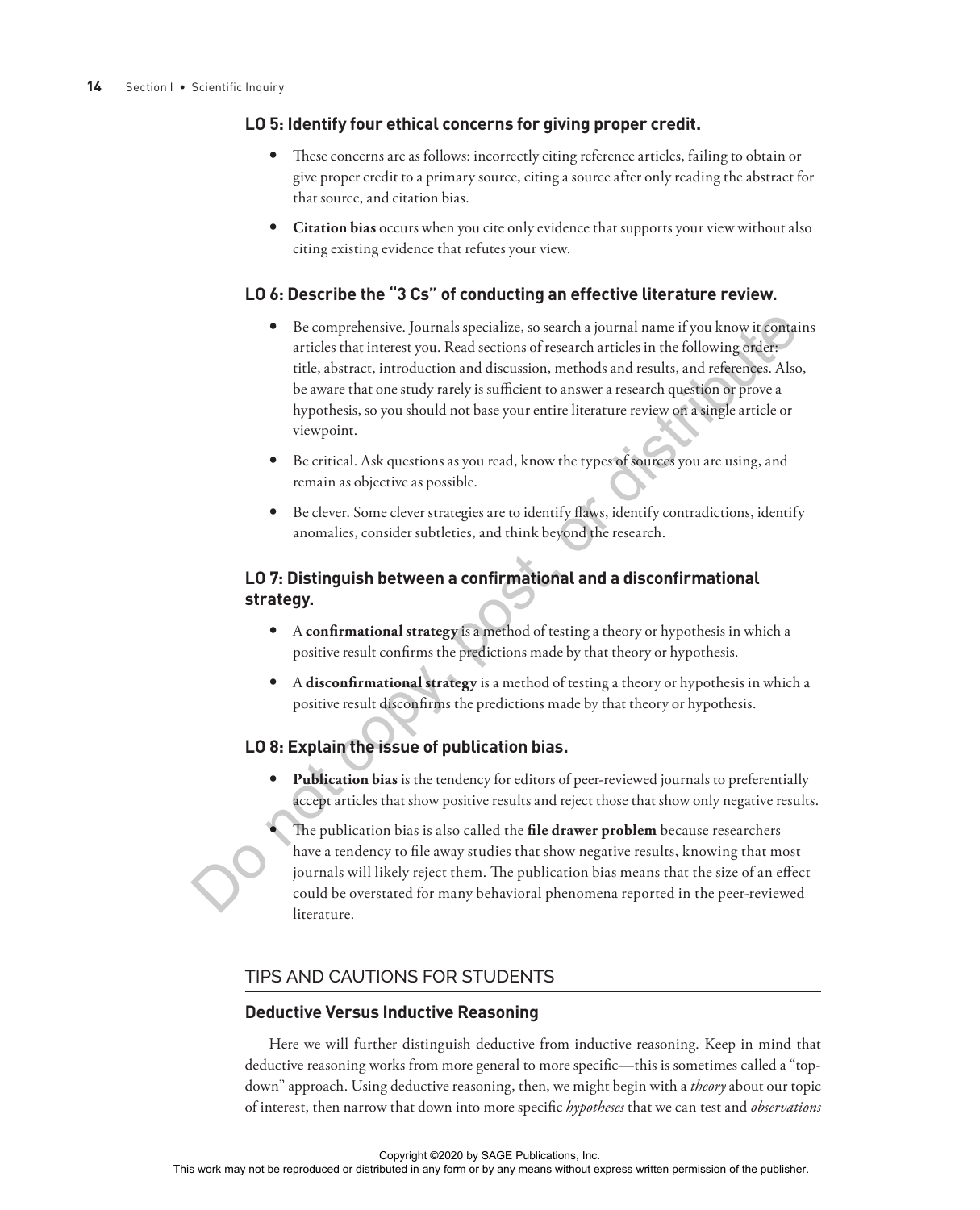we can make to address the hypotheses. Ultimately, this process of reasoning leads us to be able to test the hypotheses with specific data to *confirm* or *disconfirm* our original theories.

Inductive reasoning works in the opposite direction, from more specific observations to broader generalizations and theories—this is sometimes called a "bottom-up" approach. Using inductive reasoning, then, we begin with specific or general observations and measures. If patterns or regularities are detected, then we can formulate some tentative hypotheses that can be explored and can eventually lead to some general conclusions or theories.

#### **Confirmational Versus Disconfirmational Strategies**

To simplify the distinction between a confirmational and a disconfirmational strategy for testing a hypothesis or theory, keep in mind the idea of observing a positive result. Using a confirmational strategy, we look for evidence to confirm predictions from a theory; if a positive (i.e., significant) result shows evidence to support a tested prediction, then we are using a confirmational strategy. However, using a disconfirmational strategy, we look for evidence to disconfirm predictions from a theory; if a positive (i.e., significant) result shows evidence to disconfirm a prediction not otherwise anticipated by a theory, then we are using a disconfirmational strategy. o simplify the distinction between a confirmational and a disconfirmational strategy for<br>equilibute distribute of the value of observing a positive result. Using a con-<br>
tional strategy, we look for evidence to supprane re

To further illustrate this distinction, if a theory predicts *Y* but is contradicted by *X*, then we can use a confirmational strategy to test *Y*; if results are significant (positive), then we can confirm that the theory predicts *Y*. We can also use a disconfirmational strategy to test *X*; if results are significant (positive), then we can confirm that *X* is true, which provides evidence to contradict or disconfirm the theory.

#### PRACTICE QUIZ

- 1. Once a research study is complete, researchers may try to publish the results in a scientific journal called a:
	- a. Peer-reviewed journal
	- b. Nonreviewed journal
	- c. Partially reviewed journal
	- d. None of the above
- 2. An idea that is tested using the scientific method should be .................; in other words, it should provide new information.
	- a. Questionable
	- b. Convoluted
	- c. Novel
	- d. Marginal
- 3. Which of the following criteria of a good hypothesis or theory identifies that simpler explanations should be preferred to more complex ones?
	- a. Falsifiability
	- b. Parsimony
	- c. Precise
	- d. Replicable
- 4. Which of the following is true about a hypothesis?
	- a. It is a statement of prediction.
	- b. It is a testable claim.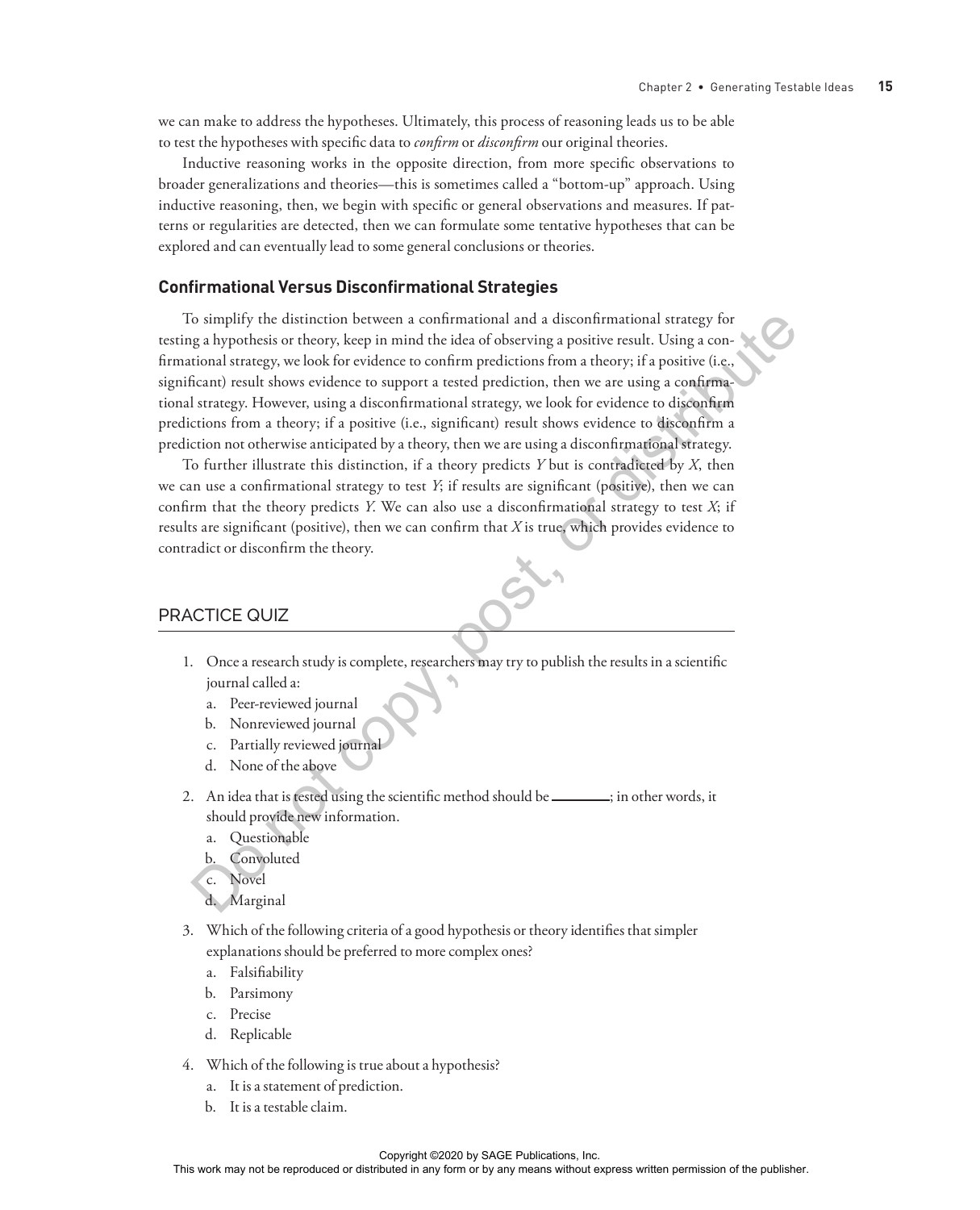- c. It is a statement, not a question.
- d. All of the above
- 5. Deductive reasoning is a **\_\_\_\_\_\_\_** approach, whereas inductive reasoning is a \_ approach.
	- a. Top-down; bottom-up
	- b. Top-up; bottom-down
	- c. Bottom-up; top-down
	- d. Bottom-down; top-up
- 6. You observe two of your friends arguing. About 2 minutes into the argument, a comedy special airs on TV that makes both of them laugh. After that, your friends no longer argue. From this, you conclude that humor can alleviate conflict. This is an example of what type of reasoning? special airs on TV that makes both of them laugh. After that, your friends no longer<br>
argue. From this, you conclude that humor can alleviate conflict. This is an example of<br>
what type of reasoning<br>
a. Deductive reasoning<br>
	- a. Deductive reasoning
	- b. Inductive reasoning
	- c. Statistical reasoning
	- d. Evaluative reasoning
	- 7. In a literature review, the *literature* refers to:
		- a. Fiction and nonfiction novels
		- b. Any works published on the Internet
		- c. The general body of published scientific knowledge
		- d. Personal diaries and notes
	- 8. Which of the following is an example of a secondary source?
		- a. An author's published ideas
		- b. A review article
		- c. A textbook
		- d. Both B and C
	- 9. Any publication in which the works, ideas, or observations are those of the author is called:
		- a. A primary source
		- b. A secondary source
		- c. Hearsay
		- d. All of the above

#### 10. PsycINFO, PsycARTICLES, PubMed, ERIC, and JSTOR are examples of:

- a. Professional clubs
- b. Electronic databases
- c. Physical libraries
- d. Famous authors
- 11. When searching for articles in a database, we type in **\_\_\_\_\_\_** to find articles that are related to the topic or idea we want to search.
	- a. Illustrations
	- b. Keywords
	- c. Images
	- d. Pictures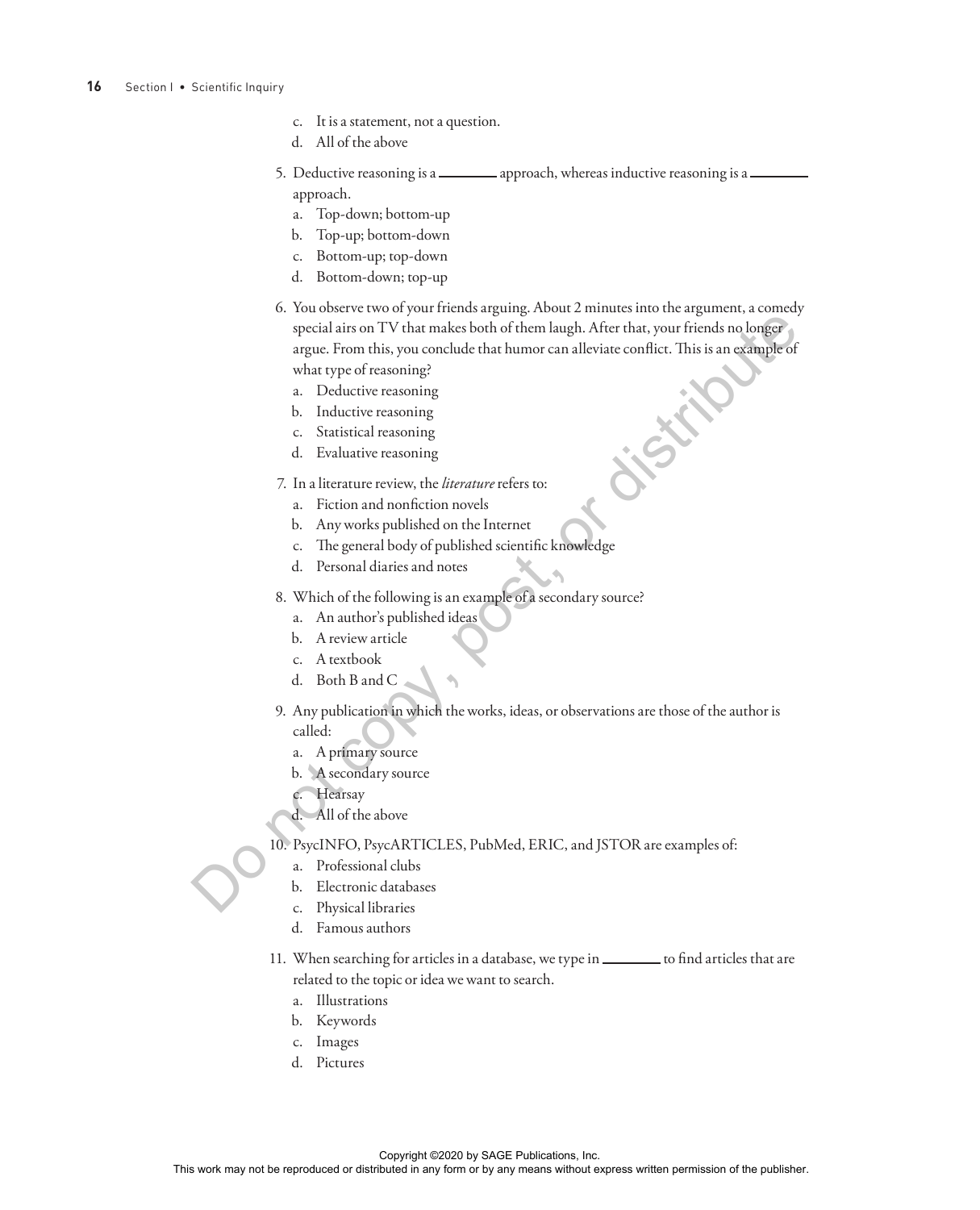- 12. The length of an abstract can vary; however, abstracts are typically how long?
	- a. 250 words or fewer
	- b. At least 500 words
	- c. Between two and three pages
	- d. One or two sentences at most
- 13. Which of the following is a way to avoid citing sources incorrectly?
	- a. Always double-check your sources for accuracy
	- b. Obtain the primary source of an article you cite
	- c. Be aware of citation bias
	- d. All of the above
- 14. Each of the following is one of the "3 Cs" of an effective literature review, *except*:
	- a. Be critical
	- b. Be clever
	- c. Be cooperative
	- d. Be comprehensive
- 15. Which of the following parts of an article should you read first to be comprehensive in your literature review? d. All of the above<br>
4. Als cho free following is one of the "3 Cs" of an effective literature review, except:<br>
2. Be clever<br>
2. Be comprehensive<br>
4. Be comprehensive<br>
4. Be comprehensive<br>
5. Which of the following parts o
	- a. References
	- b. Discussion
	- c. Title and abstract
	- d. Results
- 16. Thinking beyond the research is part of which of the "3 Cs" of an effective literature
	- review?
	- a. Be clever
	- b. Be comprehensive
	- c. Be charismatic
	- d. Be convoluted
- 17. Which type of strategy uses the following logic statement?

If A is true, then B is true.

B is true.

Therefore, A is true.

- a. Conformational strategy
- b. Disconfirmational strategy

18. A disconfirmational strategy is a method of testing a theory or hypothesis in which:

- a. A negative result disconfirms the predictions made by that theory or hypothesis
- b. A positive result disconfirms the predictions made by that theory or hypothesis
- c. We use the type of logic referred to as *affirming the consequent*
- d. Both B and C
- 19. A publication bias is the tendency for editors of peer-reviewed journals to preferentially accept articles that show \_\_\_\_\_\_\_ results and reject those that show only \_\_\_\_\_\_\_ results.
	- a. Negative; positive
	- b. Positive; negative